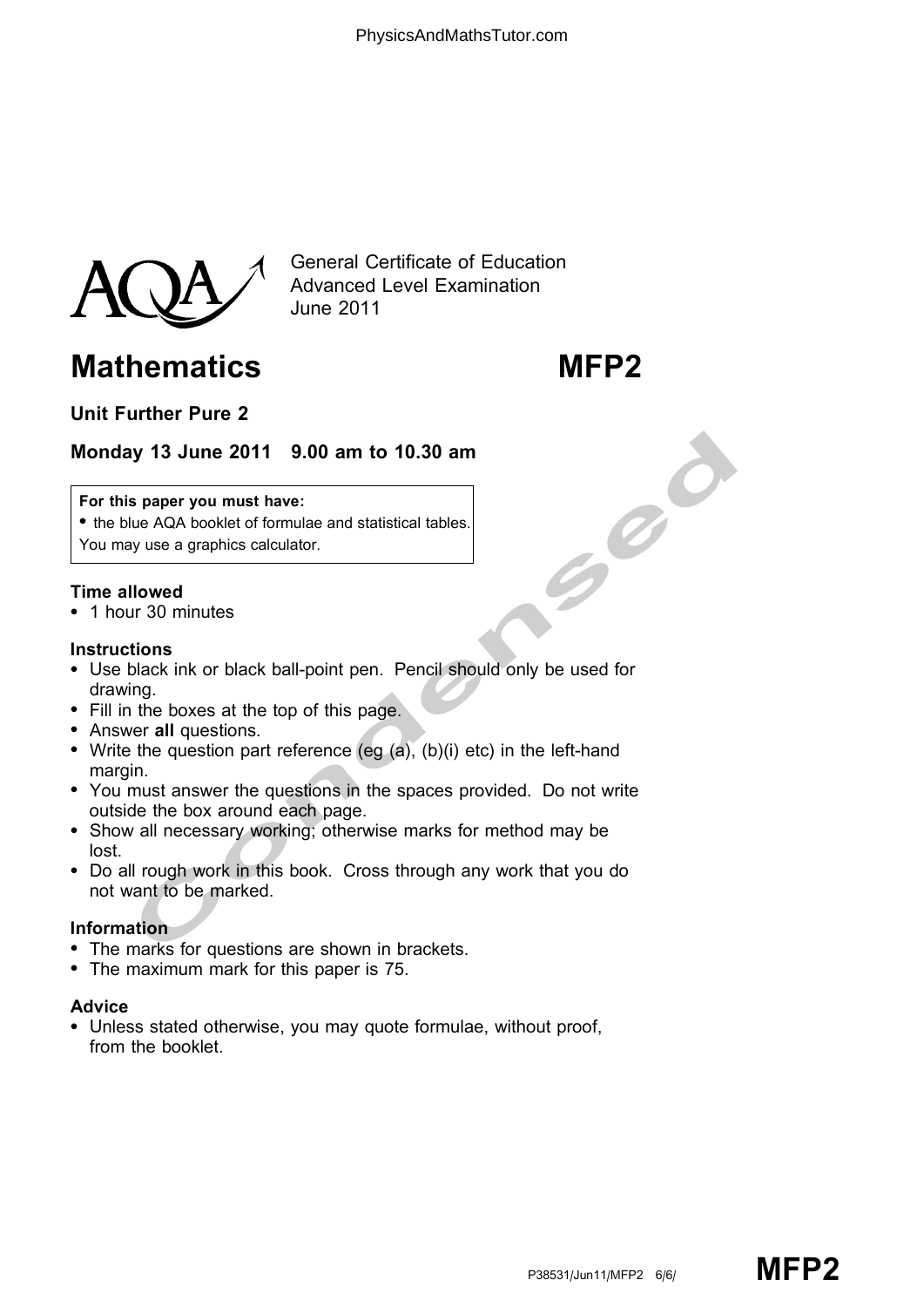- 1 (a) Draw on the same Argand diagram:
	- (i) the locus of points for which

$$
|z - 2 - 5i| = 5
$$
 (3 marks)

(ii) the locus of points for which

$$
arg(z + 2i) = \frac{\pi}{4}
$$
 (3 marks)

(b) Indicate on your diagram the set of points satisfying both

and 
$$
|z - 2 - 5i| \le 5
$$
  

$$
\arg(z + 2i) = \frac{\pi}{4}
$$
 (2 marks)

**2 (a)** Use the definitions of  $\cosh \theta$  and  $\sinh \theta$  in terms of  $e^{\theta}$  to show that

$$
\cosh x \cosh y - \sinh x \sinh y = \cosh(x - y) \tag{4 marks}
$$

(b) It is given that  $x$  satisfies the equation

 $\cosh(x - \ln 2) = \sinh x$ 

- (i) Show that  $\tanh x = \frac{5}{7}$ .  $\frac{5}{7}$ . (4 marks)
- (ii) Express x in the form  $\frac{1}{2} \ln a$ .  $\frac{1}{2}$ ln a . (2 marks)
- 3 (a) Show that

$$
(r+1)! - (r-1)! = (r2 + r - 1)(r-1)!
$$
 (2 marks)

(b) Hence show that

$$
\sum_{r=1}^{n} (r^2 + r - 1)(r - 1)! = (n + 2)n! - 2
$$
 (4 marks)

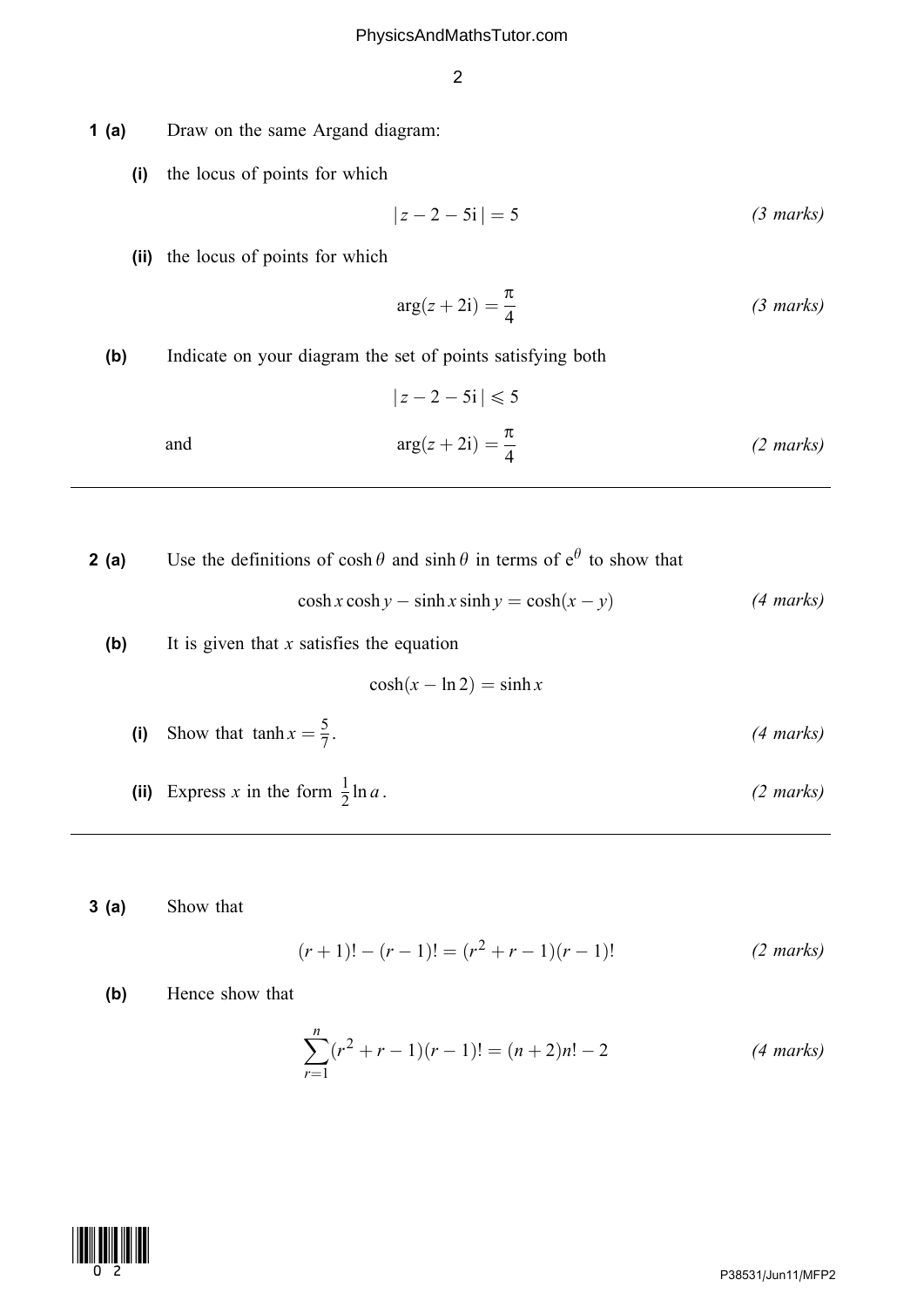$z^3 - 2z^2 + k = 0$   $(k \neq 0)$ has roots  $\alpha$ ,  $\beta$  and  $\gamma$ . (a) (i) Write down the values of  $\alpha + \beta + \gamma$  and  $\alpha\beta + \beta\gamma + \gamma\alpha$ . (2 marks) (ii) Show that  $\alpha^2 + \beta^2 + \gamma^2 = 4$ . (2 marks) (iii) Explain why  $\alpha^3 - 2\alpha^2 + k = 0$ . (1 mark) (iv) Show that  $\alpha^3 + \beta^3 + \gamma^3 = 8 - 3k$ .  $(2 \text{ marks})$ (b) Given that  $\alpha^4 + \beta^4 + \gamma^4 = 0$ : (i) show that  $k = 2$ ; (4 marks) (ii) find the value of  $\alpha^5 + \beta^5 + \gamma^5$ . (3 marks)

**5 (a)** The arc of the curve  $y^2 = x^2 + 8$  between the points where  $x = 0$  and  $x = 6$  is rotated through  $2\pi$  radians about the x-axis. Show that the area S of the curved surface formed is given by

$$
S = 2\sqrt{2}\pi \int_0^6 \sqrt{x^2 + 4} \, dx
$$
 (5 marks)

(b) By means of the substitution  $x = 2 \sinh \theta$ , show that

$$
S = \pi (24\sqrt{5} + 4\sqrt{2} \sinh^{-1} 3)
$$
 (8 marks)

6 (a) Show that

4 The cubic equation

$$
(k+1)(4(k+1)^{2} - 1) = 4k^{3} + 12k^{2} + 11k + 3
$$
 (2 marks)

(b) Prove by induction that, for all integers  $n \ge 1$ ,

$$
12 + 32 + 52 + ... + (2n - 1)2 = \frac{1}{3}n(4n2 - 1)
$$
 (6 marks)

#### Turn over  $\blacktriangleright$